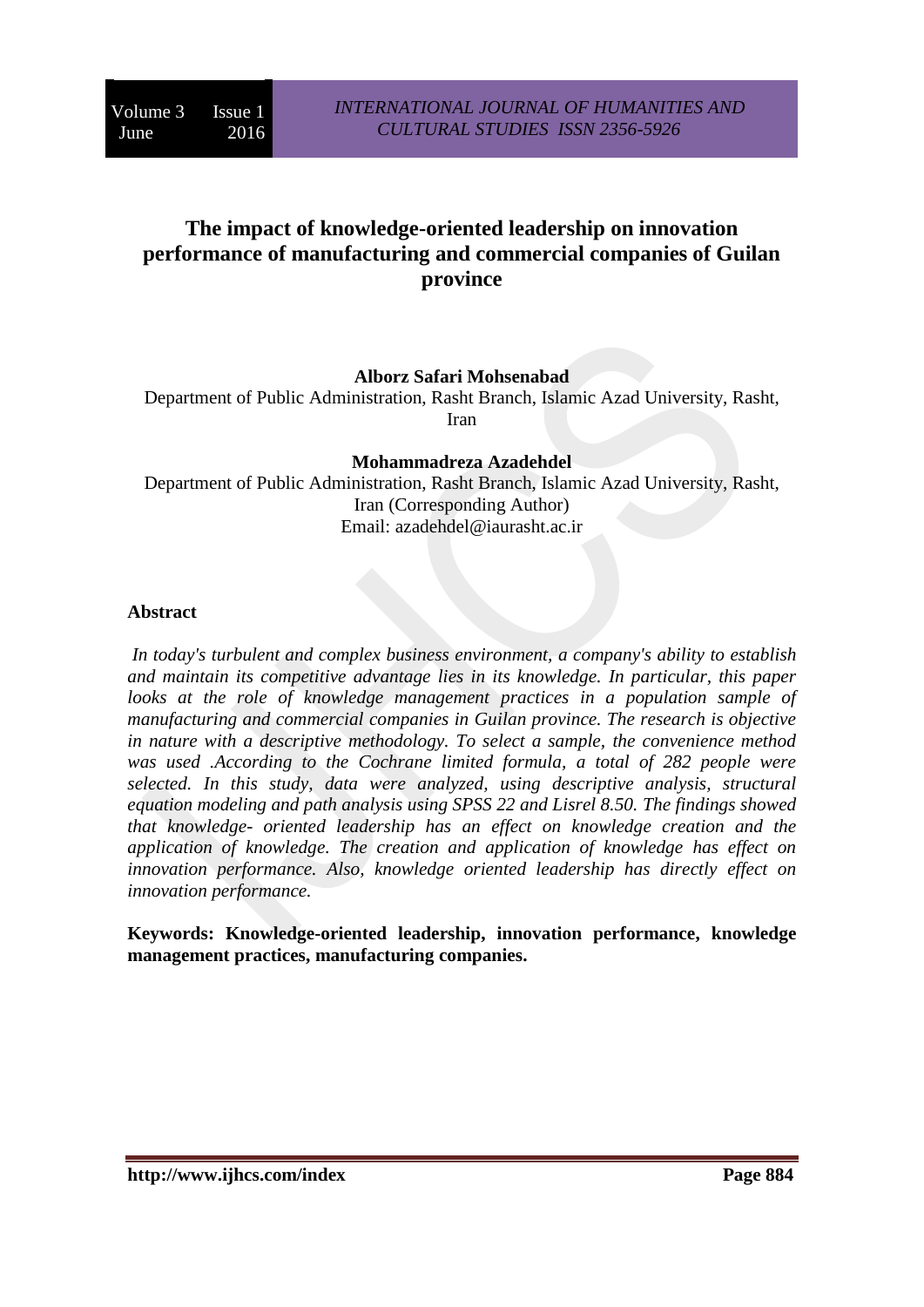# **Introduction**

International organizations that are based on the principles of knowledge management develop and implement plans improve the effectiveness of their business processes. In doing so, they increase their productivity and the quality of their services and find solutions and new products for their customers. In this regard, another important factor is leadership style and behavior, which has a significant impact on the direction and effectiveness of knowledge management in organizations (Mohamed and Nguyan, 2011). Companies can use knowledge- oriented leadership to develop their knowledge management practices and improve the willingness of employees in their innovation performance. Managers should establish the ideal operating conditions to optimize an organization's use of knowledge management practices and initiatives through the design of tools such as human resource management practices (Lin, 2011).

Knowledge-oriented leadership is essential for technology-oriented organizations. It is an approach that is rapidly developing and gaining attention to improve the effectiveness of processes, along with continuous innovation. The need for knowledge leadership stems from the fact that knowledge practices within innovation performance and access to a sustainable competitive advantage are for business success. Indeed, leadership is an essential condition for the development and knowledge management practices to encourage innovation especially in technology-intensive companies. In this regard, companies that assign a higher value to knowledge-oriented leadership are often more successful (Donate and de Pablo, 2014).

Innovation performance is the combination of the overall success of an organization in order to modernize and improve the result of its efforts and the implementation of various aspects of innovation within the organization. In the literature, innovation performance is one of the most important drivers of other functional aspects of an organization regarding continuous efforts to improve, renew, explore, learn from mistakes and compromise the competitive environment too quickly (Gunday et al., 2011). This concept can be achieved through exploratory innovation by reforming existing knowledge and skills to develop, responses to customer needs and environmental conditions (Zhou and Wu, 2010). Innovation performance helps organizations to improve and develop new products and processes and is considered a competitive advantage (Xu and Li, 2009). Companies must be able to innovate and adapt to market changes to remain competitive, and successful innovation can help them to achieve greater profits (Martinez, 2014).

New modes of behavior and new innovative ideas are essential for an organization to function (Tamay -Torres et al., 2010). Innovation performance is often reported alongside a company's achievements, records and reports of new projects. In addition, comparing the quality of a company's new products and new processes with rival firms reveals innovation practices (Hung, 2011). Companies quickly adapt to changes brought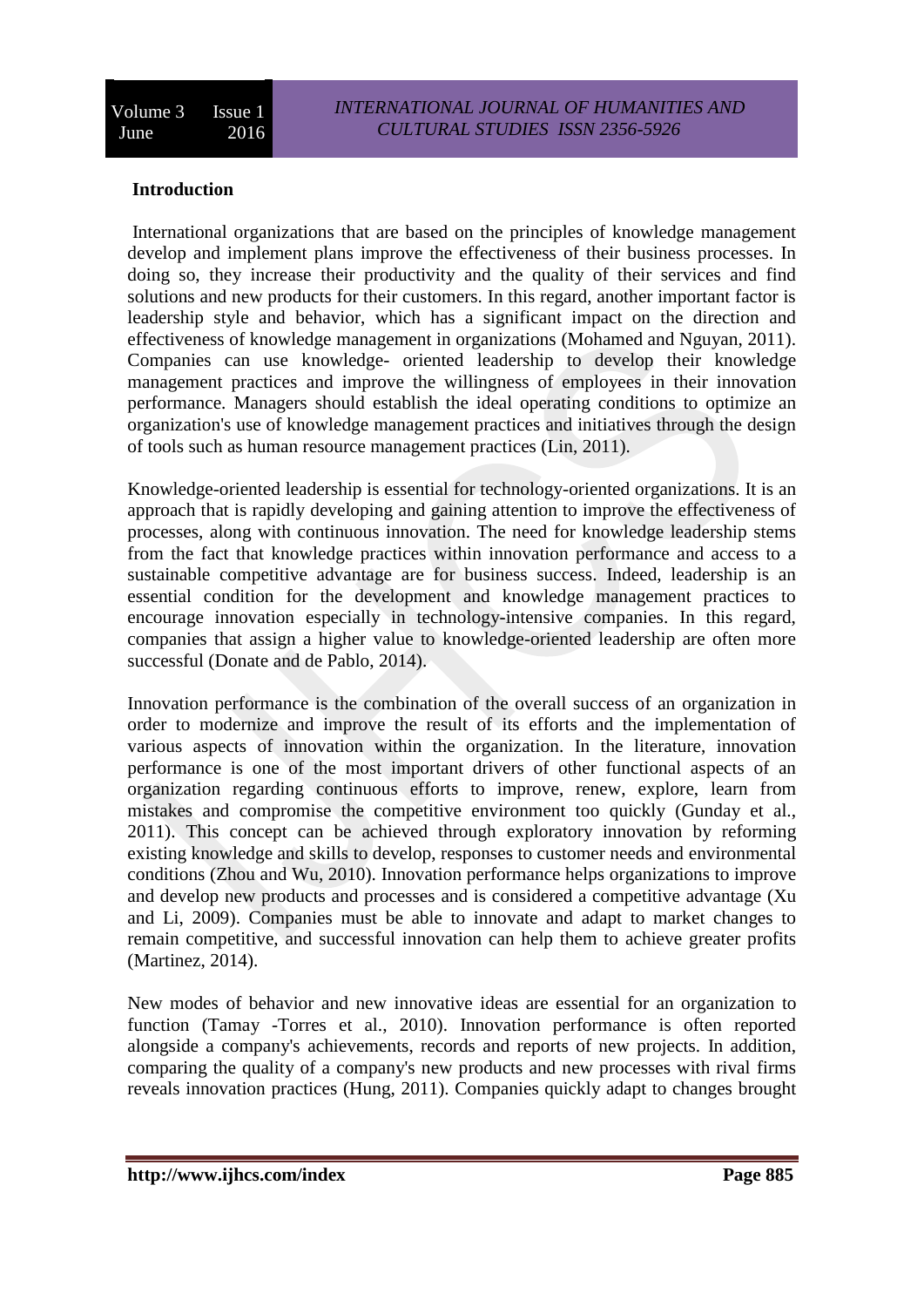about by innovation performance and see their profit and market participation increase (Zehir et al., 2012). A manufacturing or commercial company with weak innovation performance will be unwilling to introduce new products, or processes. It will also be unable to respond quickly to market changes or to introduce new competitive processes, due to, lack of adequate employee training and will therefore have a reduce number of products on offer in the market ( Kazazi and Scholl, 2013).

Knowledge-oriented leadership is defined as any attitude or action- joint or individual, observed or imputed- that prompts new and important knowledge to be created, shared, and utilized in ways that bring a shift in thinking and collective outcomes. (Mabey et al., 2012). Knowledge- oriented leadership implies role of knowledge management practices of companies in order to realize the opportunities for innovation (Donate & de pablo, 2014). Leaders must act as a advisor so that employees can recognize how knowledge management practices and job help them guaranty communications. Communications is vital for leaders to clearly show their expectations of the company and eliminate communication barriers (Schermehorn, 2012). In this research, knowledge management practices are seen as having two dimensions. Knowledge creation makes a stronger commitment in R&D activities and is useful for creative learning experiences (Von Krogh et al., 2012). Application of knowledge should focus on the integration and use of knowledge for organizational activities and solveing problems more easily and effectively (Zack et al., 2009).

Knowledge-oriented leadership behavior and innovation performance regarding to knowledge management practices is necessary for technology intensive organizations in order to improvement of innovation performance through development and implementation of knowledge management practices. Knowledge-oriented leadership is a driving force for knowledge management measures that are indirectly linked with innovation performance. In fact, the leadership is broader knowledge-based company, has developed knowledge management practices, which in turn affects the performance of innovation. (Donate & De pablo, 2014). A number of studies have already been conducted in this field. Hossieni and et al (2013) conducted a study on the role of organizational learning in innovation performance, and found that enhanced the innovative performance elements of learning. The population of the investigation is all supervisors and employees of Industrial Co. Caspian seal is the sample number is 400 people, according to Morgan, and the results have a positive impact, direct and meaningful innovation performance of showed learning. Donate and de Pablo (2014) as the leading knowledge-based research on knowledge management and innovation activities carried out a study consisting of 802 senior managers of a company in Spain resulting in a usable sample of 111 completed questionnaires. The results showed that knowledge management practices play a mediating role in the relationship between leadership, knowledge-oriented leadership and innovation performance.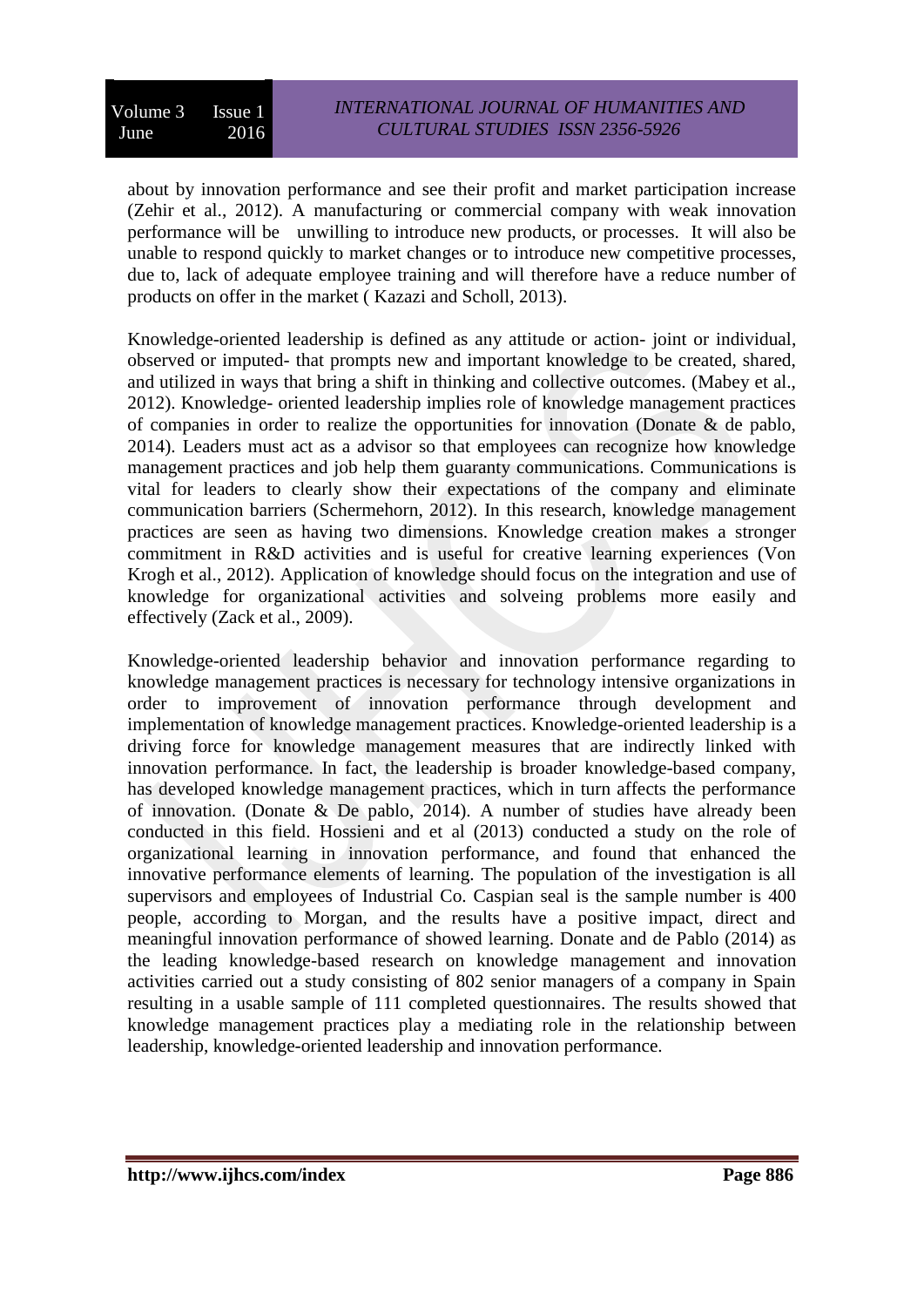### **Literature review**

#### **Innovation performance**

The process of innovation performance in the application of new or improved services and delivery of products or technology to increase efficiency is a matter of concern and will be measured in terms of the introduction of new or significantly improved processes. Innovation performance will be considered according to the introduction of new methods or improving existing methods of how to work, how to organize, and how to ensure effectiveness and efficiency in a specific channel involving foreign cooperation to increase the company's internal operations. With respect to the introduction of new or improved organizational innovation performance in job training or internal knowledge sharing, flexible work, supply management or the management of production, output specific tasks and relationships with suppliers, customers or government are measured (Cho et al., 2011). Today, companies must focus on their innovation performance to allow their market share and profits to significantly increase (Moradi et al., 2013).

### **Knowledge-oriented leadership**

Knowledge-oriented leadership rather than the position of the association focused, innovative learning processes and of the influence of subjective knowledge exchange, implicit and explicit support over time (Peet, 2012). Knowledge-oriented leadership is defined as the process by which individual members of other groups supporting the learning cycle needed to achieve the goals of a group or organization. Knowledge leadership may develop mechanisms to respond and control the sharing of knowledge with customers to help. Knowledge-oriented leadership is defined as the process by which individual members of other groups supporting the learning cycle needed to achieve the goals of a group or organization. Leadership development mechanism for accountability and control is possible knowledge sharing with customers help (Yang et al, 2014). The emergence of knowledge led to conflicts parametric range can be aligned field. The term knowledge management has been established in the past two decades. The researchers acknowledged that the concept of a knowledge-oriented leader in the true sense is not very well known. This type of leadership as a new paradigm for the entire field of knowledge management has been proposed. In most cases, it can be argued as an alternative view to managing and understanding until the new base for general principles (Huvila, 2014).

#### **Knowledge management practices**

Knowledge management practices are set of activities and strategies that companies use to improve organizational performance, knowledge creation, storage, transfer and operate. In this paper, two cases of knowledge creation and application of knowledge taken into consideration. According to the definition of the principle of acquired experience and skills of employees. When knowledge is created when people find new ways of doing things or develop essential knowledge. Knowledge of social interaction and cooperation organization (philanthropist et al., 1393). To create knowledge,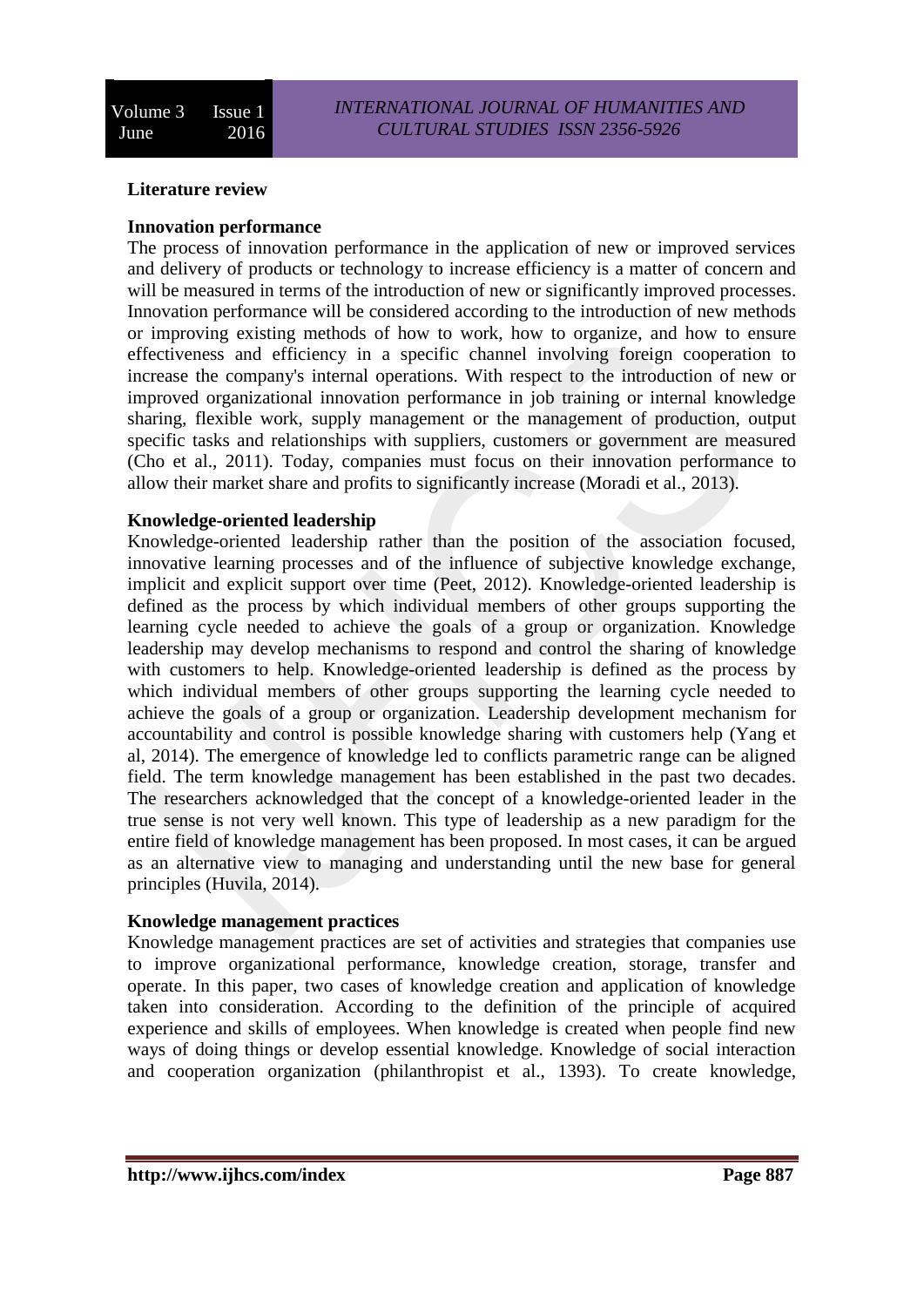knowledge- oriented leadership creates condition that leads to a stronger commitment to R & D activities for innovative learning and be tested (Von Krogh et al., 2012).

Application of knowledge on the integration and application of knowledge to solve easier problem and the effectiveness of its organizational activities focused ( Zack et al.,2009). The ultimate goal of knowledge management, application of knowledge to improve the performance of the organization. Knowledge will be invaluable when applied to (Nikookar et al., 2014).

In the literature we have to admit that the leadership is broader knowledge-oriented companies, knowledge management practices will be developed and therefore affect the performance of innovation. Knowledge leadership behavior must lead knowledge management within the company. Knowledge- oriented leaders with the support of channel development and knowledge management efforts, they make use of style, motivation, communication and promotion recruitment and leads the company's innovation performance (Donate & de Pablo, 2014). Knowledge-oriented leaders act in a way that encourages learning by challenging their employees and encourage and institutionalize learning through the provision of incentives and training, fostering a culture of learning and fault tolerance and development of transfer, storage, affect knowledge creation ( Williams & Sullivan, 2011.)

In the last researches, Donate and de Pablo (2014) showed that knowledge oriented leadership has an impact on creation and application knowledge. They concluded that there is relationship between creation and application knowledge with innovation performance. Also, Yang et al (2014) showed relationship between knowledge oriented leadership and application knowledge.

Therefore, using the conceptual model of literature can be found as follows: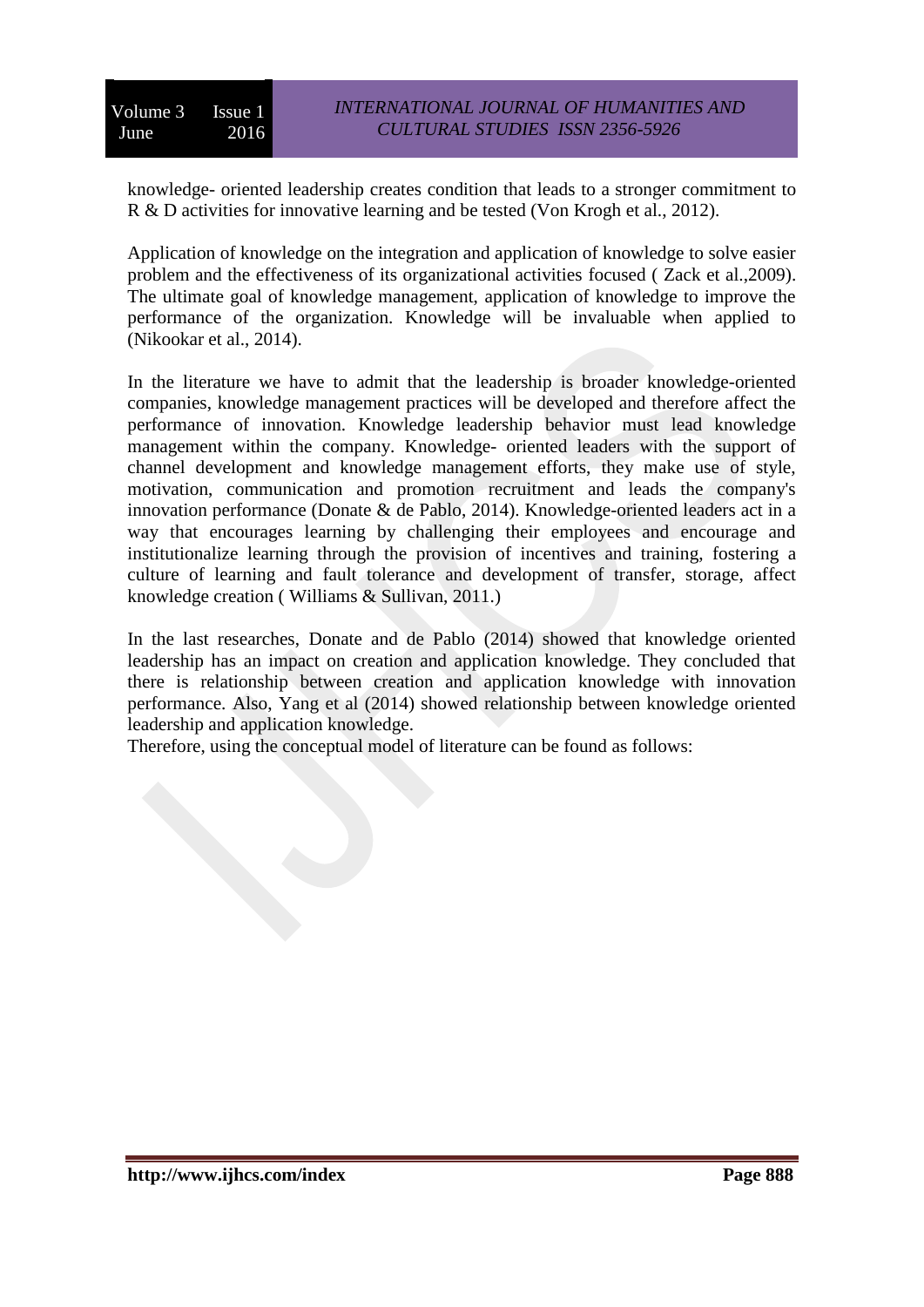

# **Hypotheses**

Based on the objectives defined hypothesis of the present study are as follows:

**Hypothesis 1**: knowledge creation has an impact on innovation performance of manufacturing and commercial companies of Guilan province.

**Hypothesis 2**: application of knowledge has an impact on the innovation performance of manufacturing and commercial companies of Guilan province.

**Hypothesis 3**: knowledge-oriented leadership has an impact on creation knowledge of , manufacturing and commercial companies of Guilan province.

**Hypothesis 4**: knowledge-oriented leadership has an impact on application knowledge of manufacturing and commercial companies of Guilan province.

**Hypothesis 5**: knowledge-oriented leadership has an impact on innovation performance of manufacturing and commercial companies of Guilan province.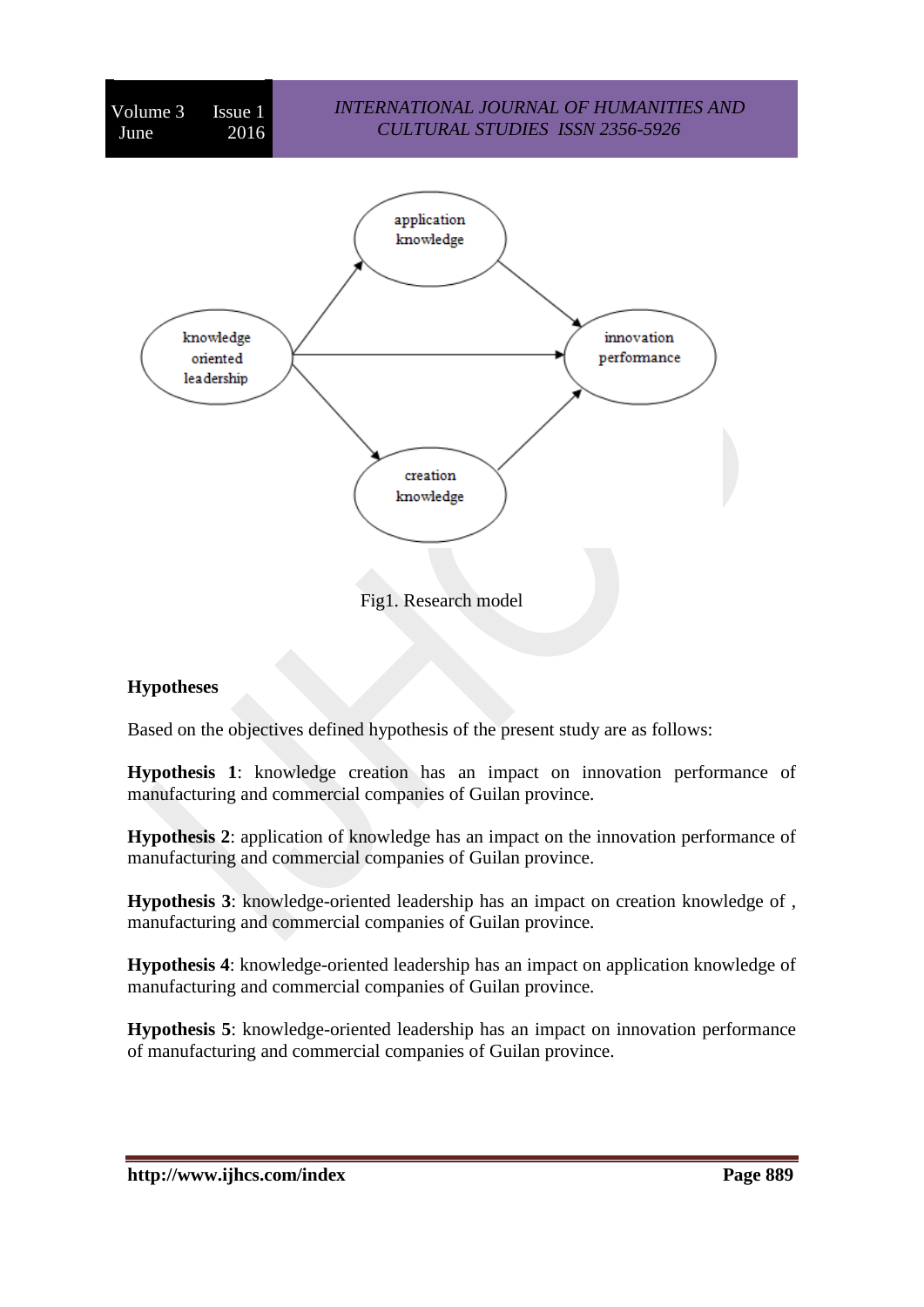# **Materials and Methods**

This research has been carried out based on structural equation modeling (SEM) analyses among 282 managers of manufacturing and commercial companies of Guilan provinc, Iran. The sample size was defined based upon Cochrane limited formula. The total number of companies under study was 2500 and 282 samples were selected according to the above mentioned formula. In addition, the convenience method was also considered for sampling. To evaluate the research variables, six questionnaire relating to Knowledge-oriented leadership (presented by Ribiere, Sitar & Sadler, 2003), creation knowledge (offered by Zahra and Ahmed, 2004), application knowledge ( studied by Wang and Ahmed, 2004), and innovation performance ( presented by Zahra and Bogner, 1999). Validity procedures designed according to the experts that were translated from foreign sources and after verification, was used. But what this study is to determine the reliability of the questionnaire used by emphasizing internal consistency, Cronbach's alpha coefficient is applied (Skaran, 2013). To calculate Cronbach's alpha reliability coefficient of the questionnaire to 30 managers of companies and have been calculated using SPSS 22 software.

# **Table1. Alfa Cronbach's**

| <b>Research dimensions</b>    | Number of<br>questions | Cronbach's<br>Alfa |
|-------------------------------|------------------------|--------------------|
| Creation knowledge            |                        | 0.764              |
| Application knowledge         |                        | 0.801              |
| Knowledge oriented leadership |                        | 0.817              |
| Innovation performance        |                        | 0.819              |

# **Findings**

Before examining hypotheses, it is necessary to consider mean, standard deviation and variance.

# **Table2. Descriptive Statistics**

| Variables              | Mean | S.D  | Variance |
|------------------------|------|------|----------|
| Knowledge oriented     | 3.82 | 0.69 | 0.48     |
| leadership             |      |      |          |
| Application knowledge  | 3.46 | 0.78 | 0.52     |
| Creation knowledge     | 3.55 | 0.77 | 0.59     |
| Innovation performance | 3.73 | 0.71 | 0.51     |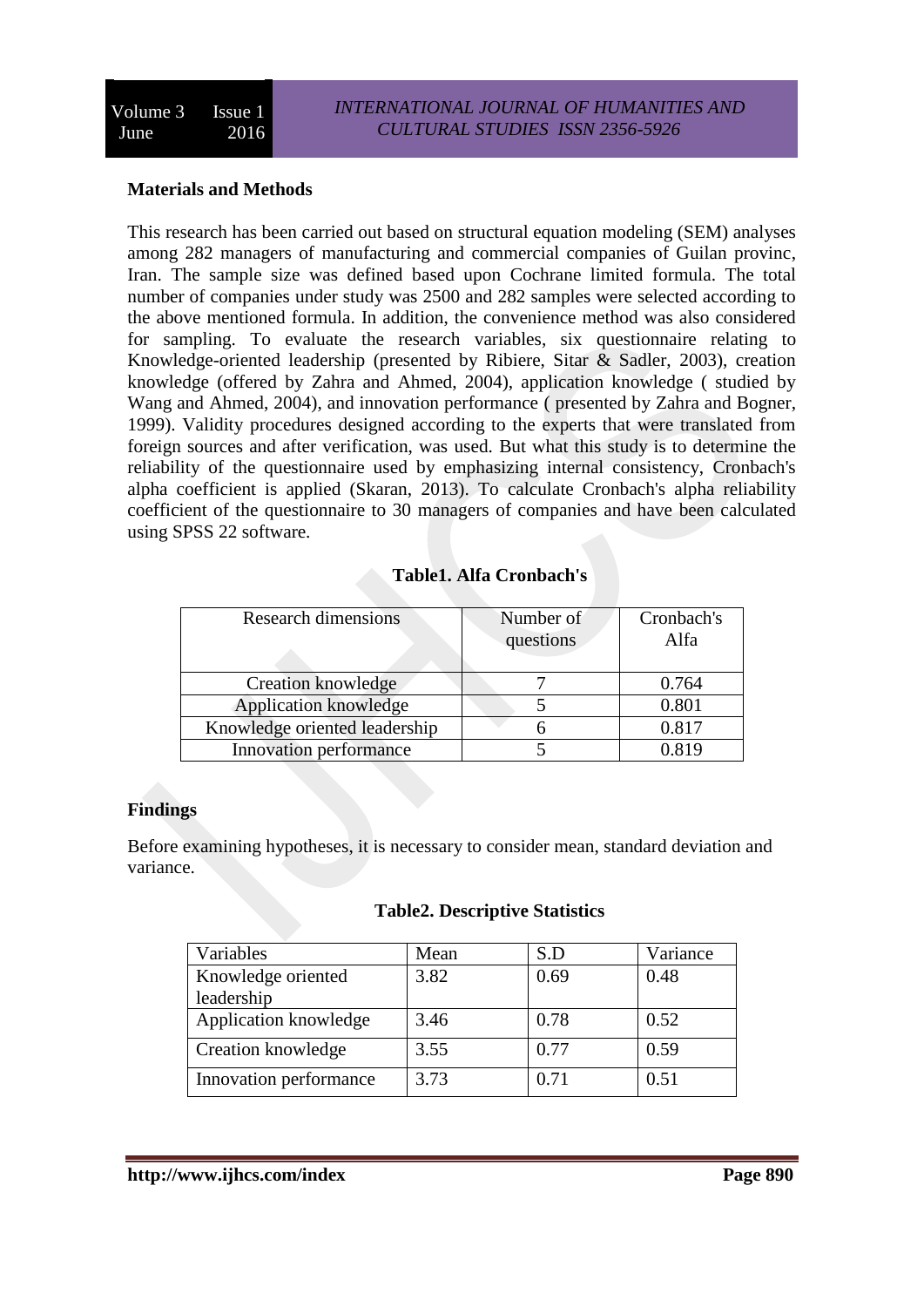Volume 3 Issue 1 June 2016

The situation with respect to both the standard and the significant estimates are as follows: After the testing models, it is necessary to the structural model showing the relationship between latent variables investigation, to be provided. Using the structural model can be used to check the hypotheses. Structural model study was conducted using LISREL software version 8.5. The following chart shows the overall research on the standard estimate.

The next output coefficients and parameters obtained significant part of the overall study shows the measurement model. The significance test between the individual coefficients greater than 1.96 and 1.96 is smaller. It can be concluded that according to the significant numbers of coefficients and the relationships between variables all hypothesis were confirmed. Standard and T value model are shown respectively. In this study, (K.O.L), (K.A), (K.C), (Inno.p) are abbreviations of knowledge oriented leadership, knowledge application, knowledge creation and innovation performance, respectively.



Chi-Square=823.66, df=356, P-value=0.00000, RMSEA=0.068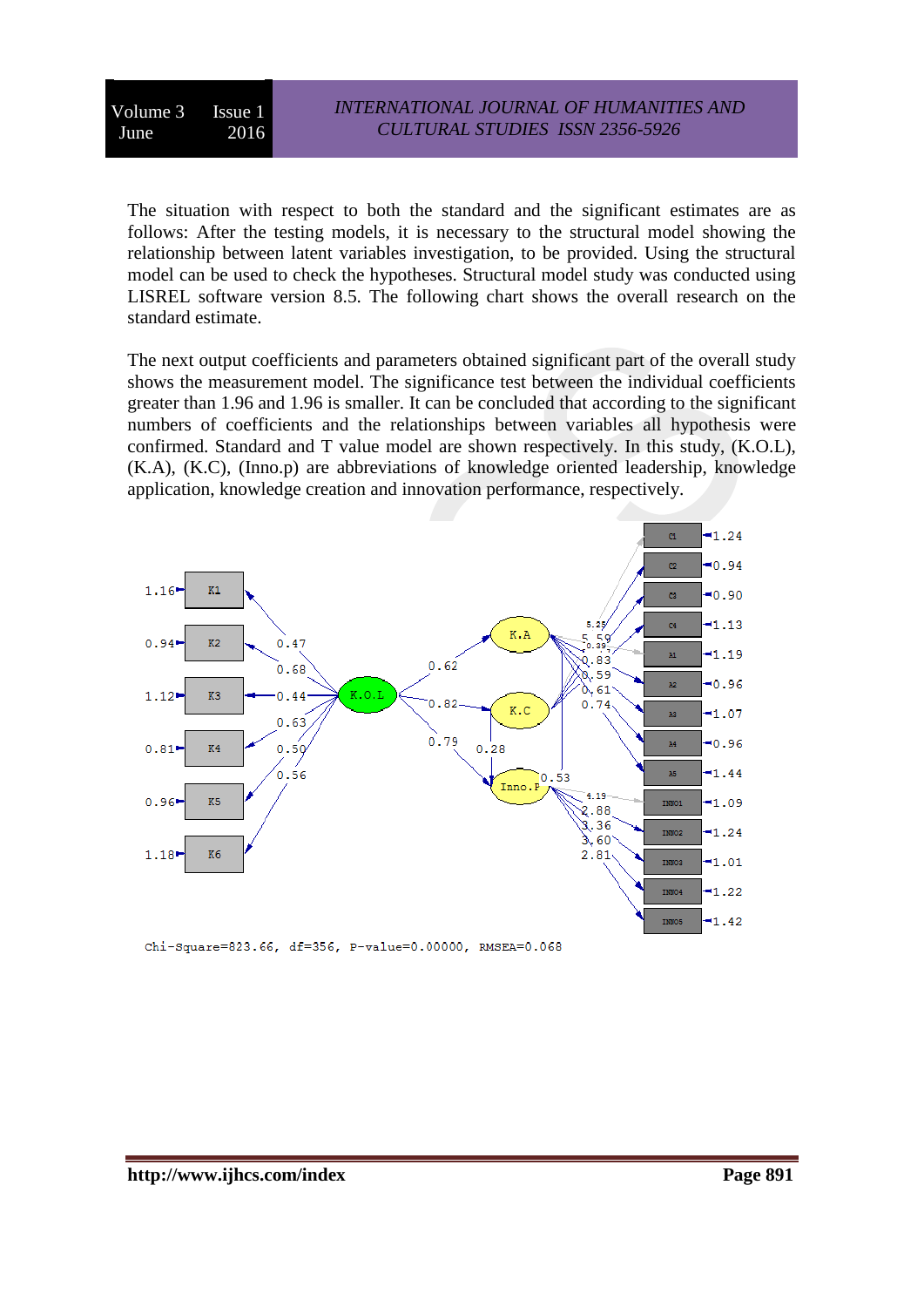



According to the base significant model, the t-statistic is equal to 4.27 and from there outside of the range [1.96 & 1.96] denotes the hypothesis is confirmed. According to the standard model can be said that the relationship between knowledge creation and innovation performance is equal to 0.28. In other words the creation of knowledge by 28 percent by the Guilan and commercial innovation in manufacturing firms are related. The second hypothesis is about the impact of knowledge on innovation performance. According to the base model in significant research, the t-statistic is equal to 8.23 and from there out of range  $[1.96 \& 1.96]$  this hypothesis remains to be confirmed. According to the standard model can be said that in relation to the application of science and innovation performance is equal to 0.53, in other words the application of science to the amount of 53% of the innovation performance in related manufacturing and commercial Guilan province. The third hypothesis is referred to the impact of the knowledge-oriented leadership on creation knowledge. According to the base significant model, the t-statistic is equal to 11.25, and from there out of range [1.96 & 1.96] denotes the hypothesis is confirmed. According to the standard model can be said that the relationship between knowledge creation and innovation performance is equal to 0.82 to 82 percent in other words a knowledge-based leadership is associated with knowledge creation. The fourth hypothesis is about the impact of leadership knowledge. Due to the usage of the base model in significant research, the t-statistic is equal to 8.90 and from the outside of the interval [1.96 - & 1.96] Contract This hypothesis is confirmed. According to the standard model can be said that the relationship between leadership, knowledge and application of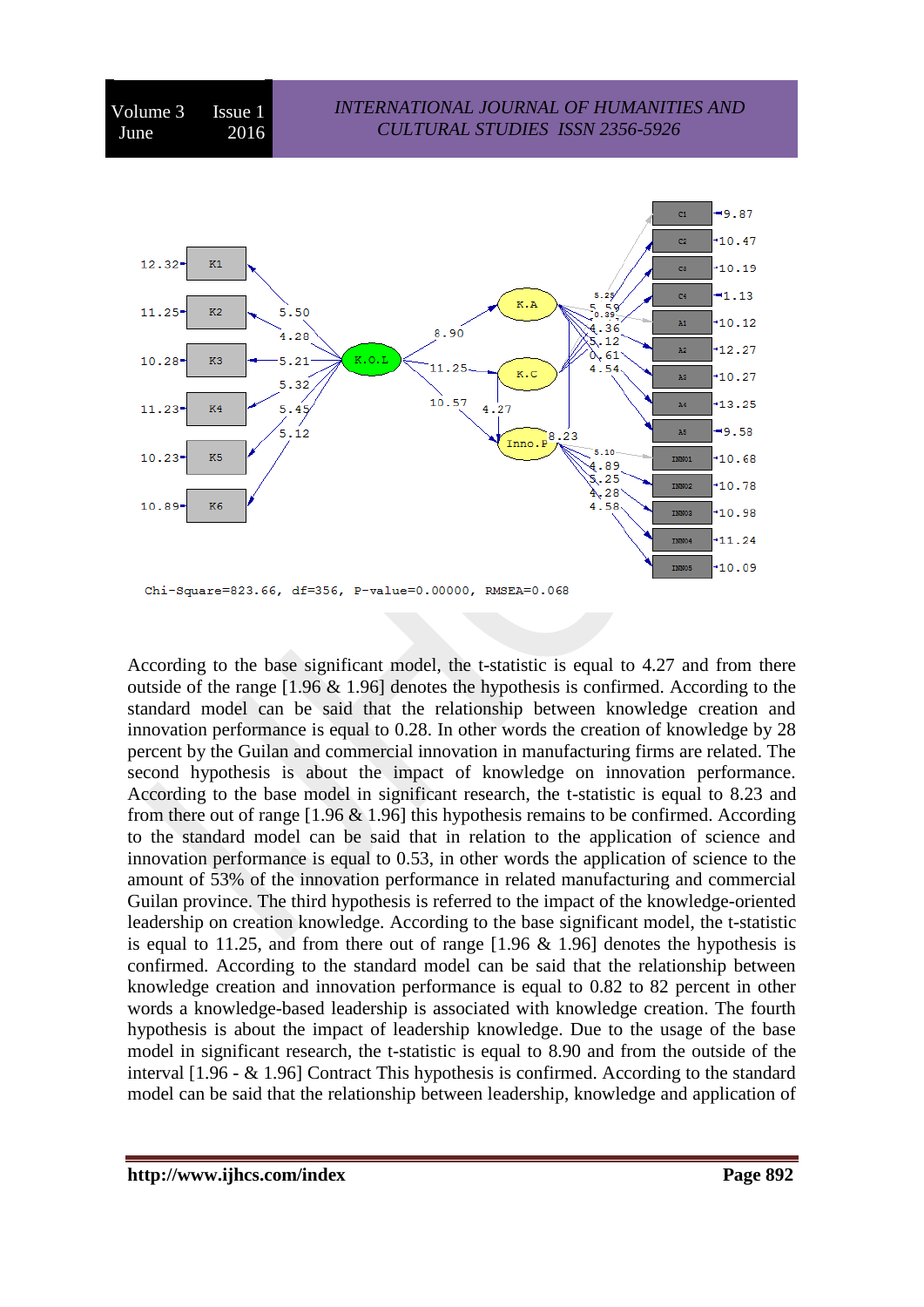knowledge is equal to 0.62, in other words a knowledge-based leader in the 62 percent with the use of knowledge manufacturing companies Commercial Guilan related. Fifth hypothesis related to knowledge management practices of mediator role in the relationship between knowledge- oriented leadership and innovation performance. According to the significant base model in , the t-statistic knowledge- oriented leadership with knowledge of the components of knowledge management practices and application of knowledge is confirmed as both out of range [1.96 & 1.96] is located. According to the sixth hypothesis according to the Standard Model can be said that the relationship between knowledge management and innovation performance against the 0.79 is, in other words, knowledge leadership to the 79% of the innovation performance of manufacturing and commercial companies of Guilan linked and statistics t is equal to 10.57. To investigate the impact of the direct and indirect effects of endogenous variables necessary to model in the table (3) is provided.

| <b>Path Analyses</b>                             | <b>Direct and</b>  |
|--------------------------------------------------|--------------------|
|                                                  | indirect<br>effect |
| Knowledge oriented leadership<br>application     | (0.62)             |
| knowledge                                        | 8.90               |
| Knowledge oriented leadership<br>creation        | (0.82)             |
| knowledge                                        | 11.25              |
| innovation<br>Knowledge oriented leadership      | (0.79)             |
| performance                                      | 10.57              |
| innovation<br>application knowledge              | (0.53)             |
| performance                                      | 8.23               |
| innovation<br>creation knowledge                 | (0.28)             |
| performance                                      | 4.27               |
| Knowledge oriented leadership<br>application     | (0.33)             |
| knowledge<br>innovation performance              | (8.23)(8.90)       |
| Knowledge oriented leadership creation knowledge | (0.23)             |
| innovation performance                           | (0.82)(4.27)       |

### **Table3. Structural model: decomposition of effects**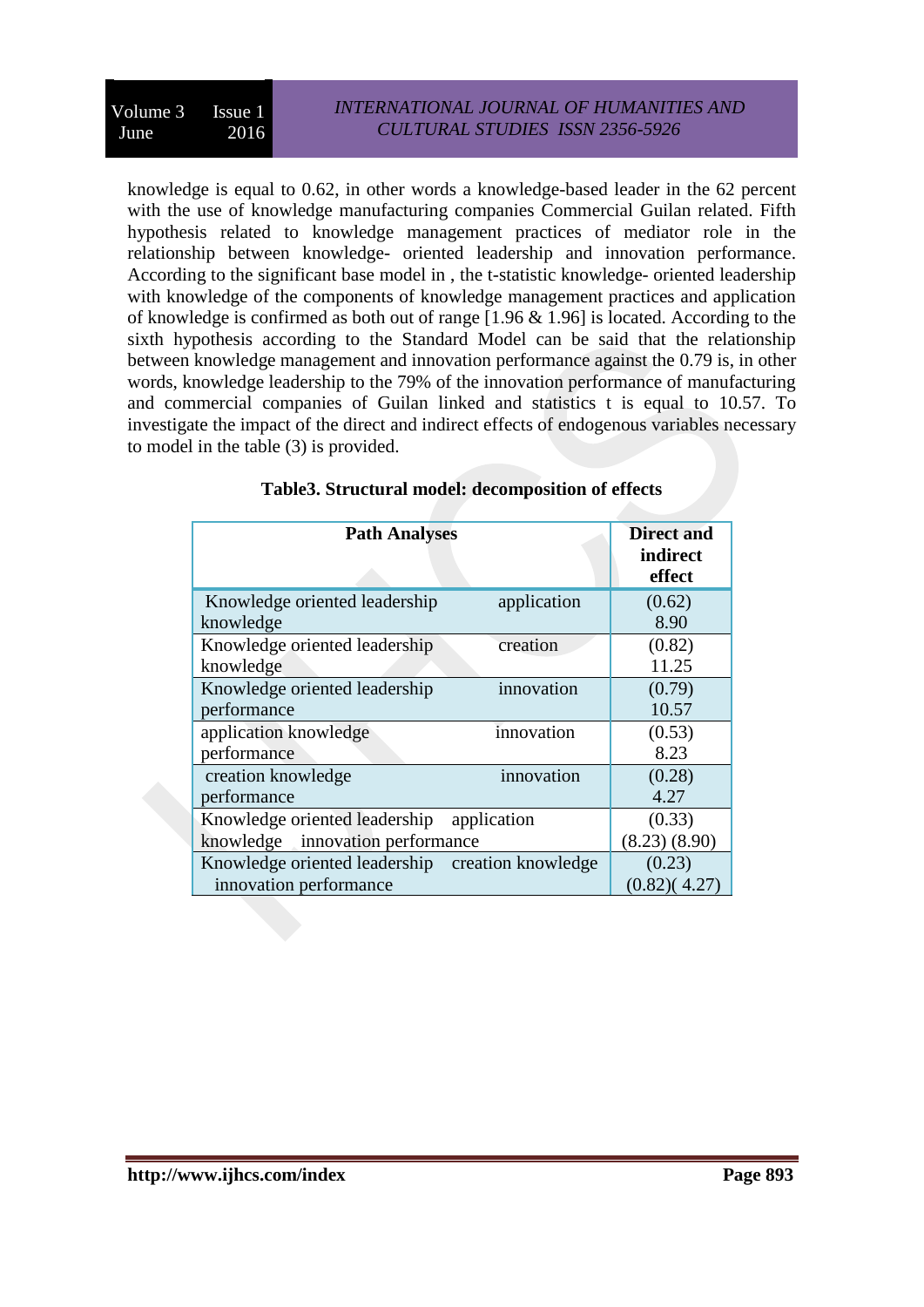### **Conclusions**

According to the analysis of the findings, it showed that the impact of knowledge on innovation performance was confirmed and managers of companies with a certain type of knowledge-oriented leadership for development and improvement of technology regarding to R&D activities and convenient use of technology help innovation performance. Company's investment can effect on R&D activities and experienced unit in order to development and improvement of technology. According to the findings of a study the impact of the application of knowledge on the innovation performance was confirmed. Also, access to relevant information and key knowledge and use of scientific knowledge used and the integration of different groups can lead to innovation performance. Managers by organizing knowledge and its application and use in different units from offer customers, vendors can play an important role in the application of knowledge. According to the analysis of the results showed that knowledge-oriented leadership has effect on knowledge creation. Because of weaknesses in the management of knowledge and innovation, leadership duties conform at issue in the assessment and external knowledge sharing and stored faced by managers.

Commercial and manufacturing companies can help to individuals who operate in R&D activities through investment absorption in market. Since the findings of the study showed that the use of effective leadership, knowledge, managers should seek to establish a working group of experts from the sub-units of information terminals that if the problems encountered to help them through the integrated application of knowledge the knowledge to be solved. Companies consider new ideas and changes, increasing their capacity to use scientific background to be able to have a sustainable competitive advantage over competitors in the innovation performance gain. According to analysis of the impact of research findings on innovation performance knowledge-oriented leadership was confirmed. Also, managers can plan using appropriate knowledge and learning through visual learning on how to do rival's products improvement. Manufacturing companies will also have to take advantage of new ideas to think about delivering products in accordance with the wishes and demands of their customers, and otherwise, they can't compete with rivals.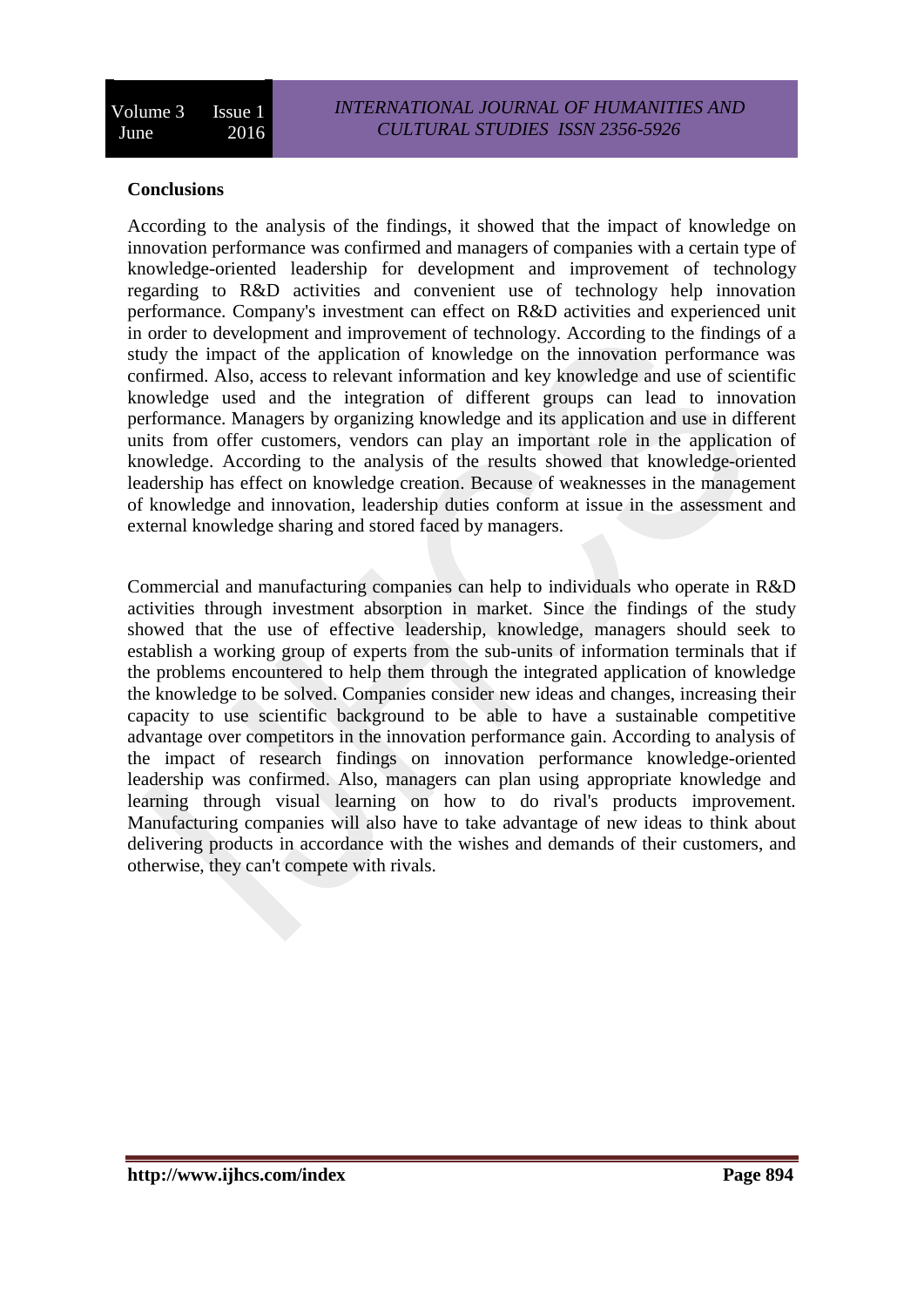# **References**

Cho, I; Park, H ; Choi, J. (2011). *"*The impact of diversity of innovation channels on innovation performance in service firms*"* .Serv Bus 5, [Issue 3:](http://link.springer.com/journal/11628/5/3/page/1), pp 277–294.

Donate,J,M, Jesus D. Sánchez de Pablo. (2014). *"*The role of knowledge-oriented leadership in knowledge management practices and innovation*"*. *[Journal of Business](http://www.sciencedirect.com/science/journal/01482963)  [Research](http://www.sciencedirect.com/science/journal/01482963)*, [Volume 68, Issue 2,](http://www.sciencedirect.com/science/journal/01482963/68/2) February, Pages 360 –370.

Gholamreza, Kh (2010). *"*Research methodology in management*"*. Center of scientific publications Islamic Azad university.

Gunday, G., Ulusoy, G., Kilic, K., & Alpkan, L. (2011). *"*Effects of innovation types on firm performance*"*. *International journal of Production Economics*, 133, 662-676.

Huvila , I ( 2014). *"*Towards information leadership*"*. *Aslib Journal of Info Mgmt* , 66, 663-677.

Hung, R. Y. Y., Lien, B. Y. H., Yang, B., Wu, C. M., & Kuo, Y. M.( 2011). *"*Impact of TQM and organizational learning on innovation performance in the High-Tech Industry*"*. *International Business Review*, 20(2), 213-225.

Khalife soltani, H; Hosseini,M, Asgari, N. (2010). *"*Empowerment leadership style of knowledge management*"*. *Human resource quarterly university of Emam Hossein universit*y, second year, N 2and3, pp. 149-166.

Kazazi, A; Shol,A. (2013). *"*The impact of TQM on innovation performance. Moderator role of organizational learning*"*. *Scientific research of management studies quarterly*, N 71,pp.1-17.

Lin, H. F. (2011). *"*The effects of employee motivation, social interaction, and knowledge management strategy on KM implementation level *"*. *Knowledge Management Research & Practice*, 9(3), 263–275.

Moradi, M; Valipoor ,Y ; Keykhosro, S. Abdollahiyan, F. (2013). *"*Investigation of role of knowledge absorsion capacity on innovative performance of organizations(Case study, pharmaceutical and insurance companies in Tehran) *"*..*Journal of outlook business management*, N13,pp. 10-79.

Mohammadi, A; Amin bidokhti, A; Jamshidi, Laleh.(2014). *"*Investigating role of organizational learning in increasing of innovation performance*"*. *Journal of innovation and value creation*, N4,pp. 84-95.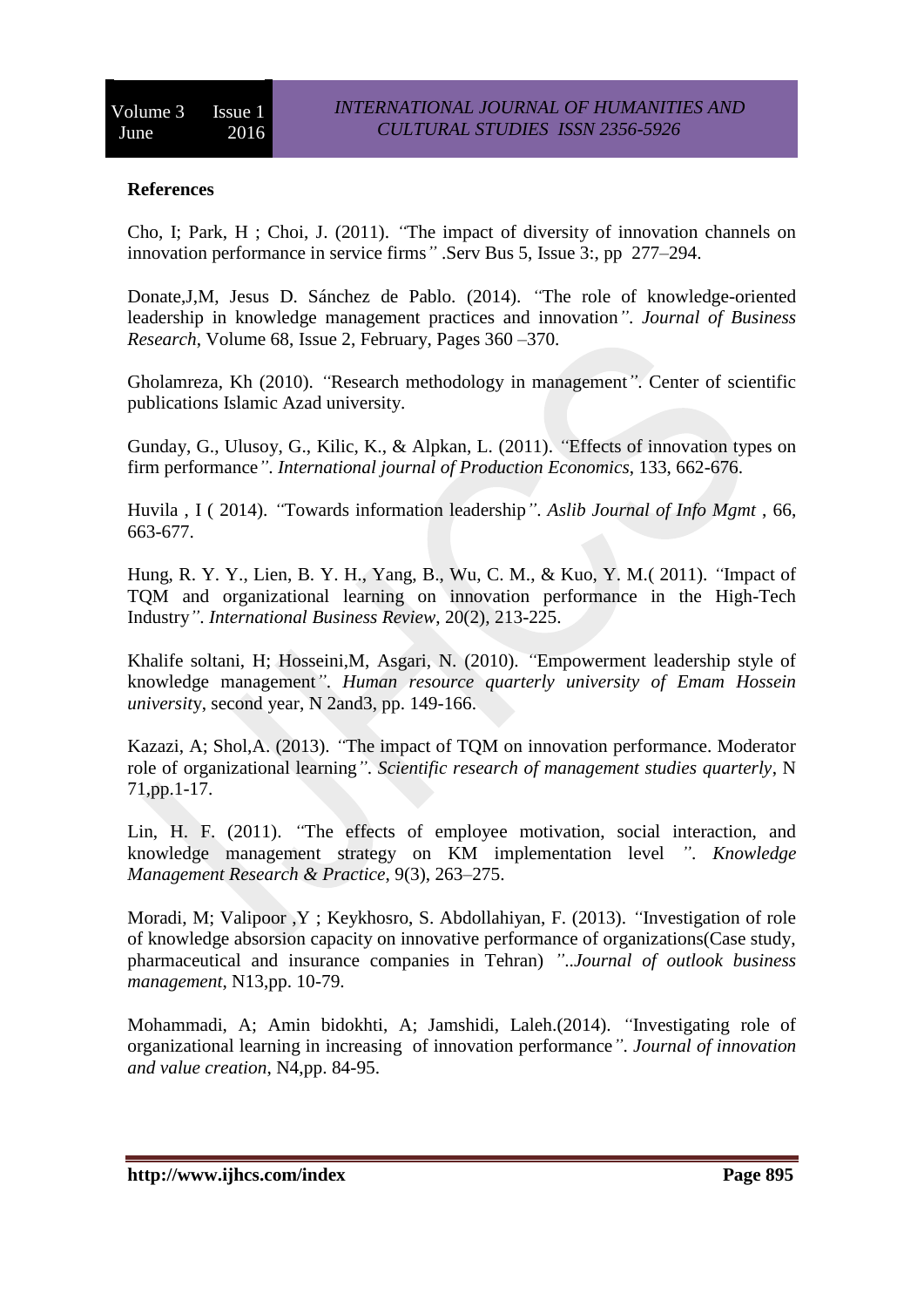Mabey, C., Kulich. C. & Lorenzi-Cioldi. F. (2012). *"*Knowledge leadership in global scientific research*"*. *The International Journal of Human Resource Management*, 23(12), 2450-2467.

Martínez, F.J. Diaz-Garcia, C. and González-Moreno, A(2014). *"*Environmental orientation as a determinant of innovation performance in Young SMEs*"*. *International Journal of Environment. Research*., 8(3):635-642,Summer.

Nikookar, Gh; Asgari, N; Gholami,M; Rahimi, E (2014). *"* The Role of intellectual capital in facilitating of knowledge management practices*"*. *Public management Quarterly*, N2, pp. 401-418

Nguyen, H. N., & Mohamed, S. (2011). *"*Leadership behaviors, organizational culture and knowledge management practices: An empirical investigation*"*. *Journal of Management Development*, 30(2), 206–221.

Peet, M. (2012). *"Leadership transitions: tacit knowledge sharing and organizational* generativity*"*. *Journal of Knowledge Management*, 16, 25–60.

Schermerhorn, J. R.(2012). Management (11th ed.). John Wiley & Sons: New York.

Shakeri,F,Mehrjoodi, M,H; Dehghan Dehnavi, H.(2010). "Investigation of relationship of organizational atmosphere and innovation in process*"*. *Journal of Scientific Research of Production and Operational Management* N1, pp. 29-46.

Tamayo-Torres, I. (2010). *"*The moderating effect of innovative capacity on the relationship between real options and strategic flexibility*"*. *Industrial Marketing Management*, Vol. 39, pp. 1120-1127.

Tarivardi, Y; Damchi jelodar,Z.(2011). *"*The relationship of risk management and performance of company*"*. *Journal of financial accounting and auditing*, forth, N4, pp. 43-62.

Von Krogh, G., Nonaka , I., & Rechsteiner, L. (2012). *"*Leadership in organizational knowledge creation: A review and framework*"*. *Journal of Management Studies*, 49, 240–254.

Williams, P., & Sullivan, H. (2011). *"*Lessons in leadership for learning and knowledge management in multi-organisational settings*"*. *The International Journal of Leadership in Public Services*, 7(1), 6–20.